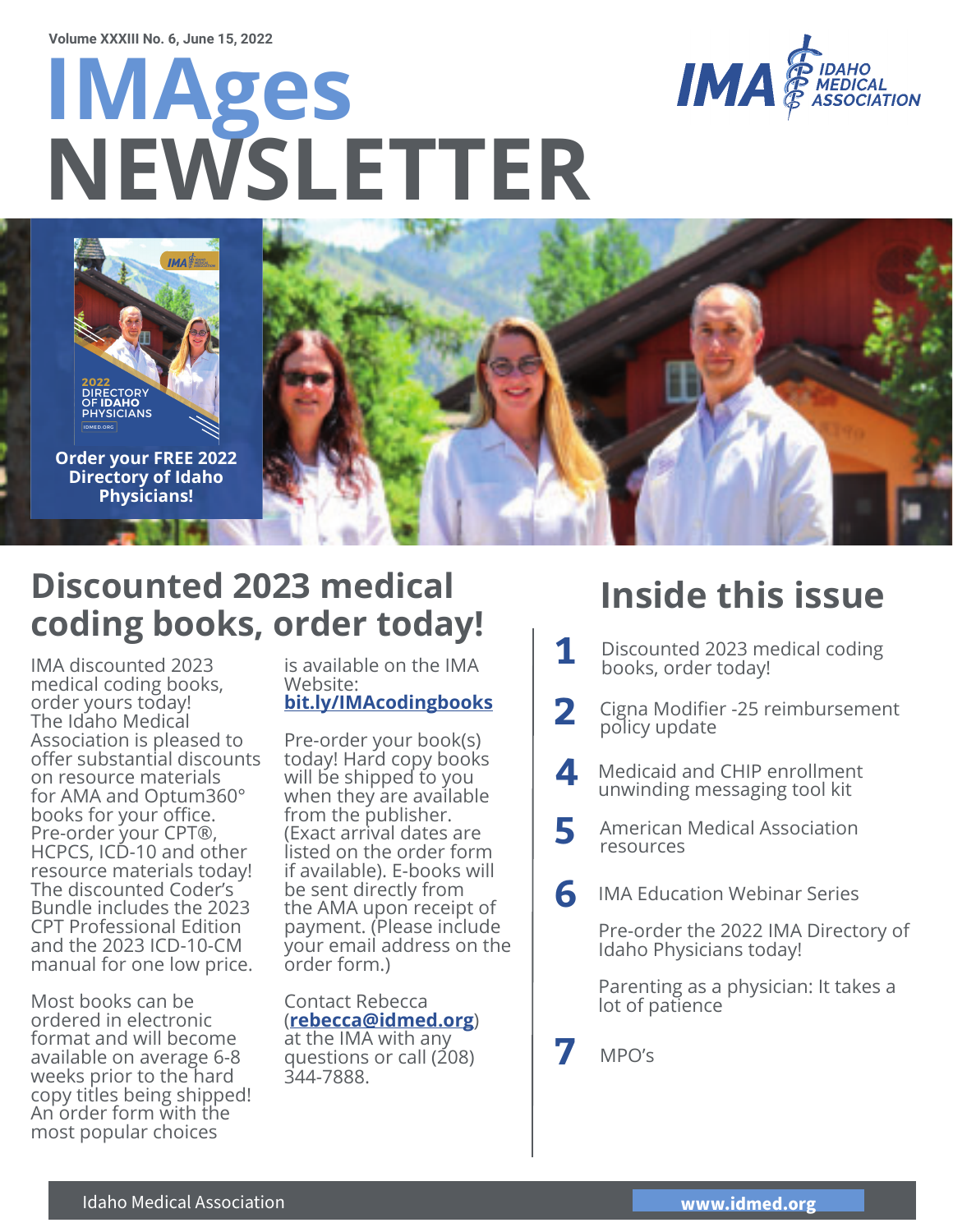

### **Cigna Modifier -25 reimbursement policy update**

#### **By IMA Reimbursement Consultant Nicole Benson, Gill Compliance Solutions**

Modifier -25 is once again in the spotlight and under the insurance radar, and this time Cigna has revised their reimbursement policy for modifier -25 review effective on August 13, 2022. In May, Cigna issued a letter stating, "We will require the submission of office notes with claims submitted with evaluation and management (E&M) Current Procedural Terminology (CPT®) codes 99212, 99213, 99214, and 99215 and modifier -25 when a minor procedure is billed". Cigna's policy is addressing National Correct Coding Initiative (NCCI) bundling edits directed at the use of modifier -25 when performing a procedural service on the same day as an evaluation and management service.

Modifier -25 is defined as a **significantly, separately identifiable evaluation and management service by the same physician, or qualifi ed health care professional, on the same date as a procedure or other service** and is used to bypass a claim's edit as outlined in the National Correct Coding Initiative (NCCI). The modifier requires documentation to show that two separate services were performed during the same visit to be reimbursed for both. Bear in mind that minor procedures carry a pre and postoperative component on the day of service. Credit cannot be given to the evaluation and management service for performance of these components.

#### **Common Mistakes When Reporting Modifier -25:**

E/M services reported strictly for the evaluation and decision for the minor procedure to be performed on the same day.

- Separately addressed problems / conditions not showing evaluation, meaning that there needs to be a history of present illness or an interval history over the complaint(s) / condition(s) and a medically necessary exam when appropriate.
- Simply reporting additional conditions in the assessment without evaluation, apart from the minor procedure indication, does not carry note correlation in establishing medical necessity.
- The same problem / condition without additional management apart from the minor procedure and postoperative follow-up does not support a significantly identifiable service.
- Separate problem(s) with an interval history or HPI that are missing assessment information and subsequent management in support of a separately identifiable service.

#### **Coding Tips:**

- Above and beyond the usual preoperative decision-making and postoperative care associated with the procedure or service performed
- Different diagnosis codes are NOT required
- Documentation is "key" to substantiating the relevant criteria for the E/M service
- Private payer policy verification over modifier -25 is recommended

#### **Modifi er -25 Example:**

1. A patient presents for an office visit with a chief complaint of rotator cuff syndrome and recurrent pain. The provider reports 99213 and appends modifier -25 along with CPT 20610 (injection of major joint) for the minor procedure performed in the office.

The joint injection has 0 global days. Per NCCI edits, the pre-op and post-op work, or E/M portion, is included in the payment of the joint injection procedure. Since the patient is not being treated for another medical condition and/or additional management over the complaint is not indicated, it is inappropriate to bill an E/M service.

Cigna's policy change is directed at review of established E/M encounters reported with minor procedures and modifier -25 only. The required office notes must be submitted via the dedicated fax number, 833-462-1360, while claims should continue to be submitted electronically and must have the attachment indicator selected. Policy updates are also available on the Cigna for Health Care Professionals website, **CignaforHCP.com**. Or if you need more information and guidance on modifier -25 use, please reach out to IMA at **rebecca@idmed.org**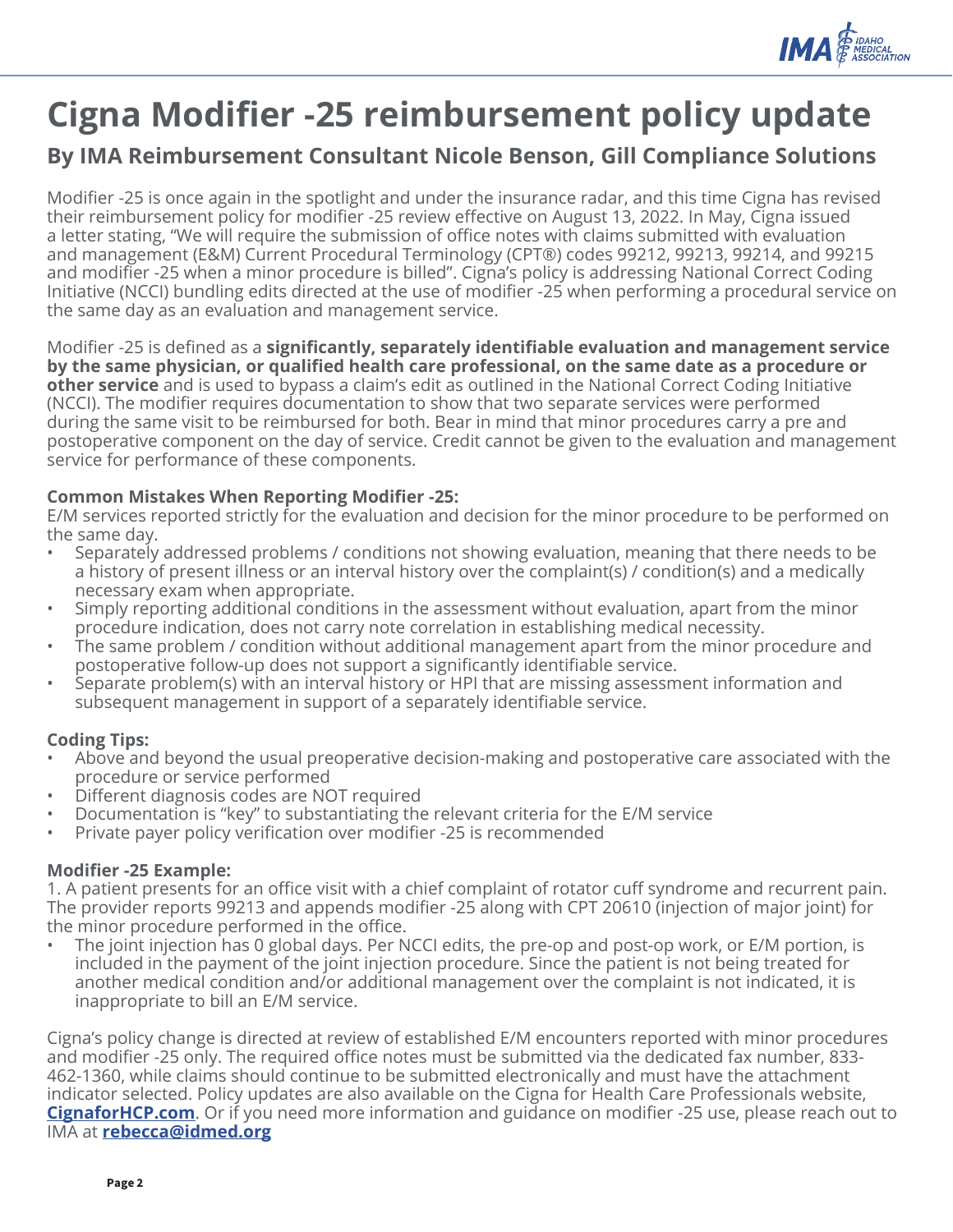

**Does it matter who owns my malpractice insurance company?**

**Yes.**

As a reciprocal exchange, MIEC is entirely owned by the policyholders we protect. With no external shareholders to satisfy, this ownership model allows us to return profits to whom they rightfully belong— MIEC policyholders. We do not inflate our surplus or tie up profits in nonguaranteed deferred retirement plans, we give it back. Over the last 45 years we have put more than \$446 million back in the pockets of our policyholders. To learn more about the benefits of being an MIEC policyholder, or to apply, visit **miec.com** or call **800.227.4527**.

> **Insurance by physicians, for physicians.™**



miec

**Get a quote today.**

**miec.com | 800.227.4527**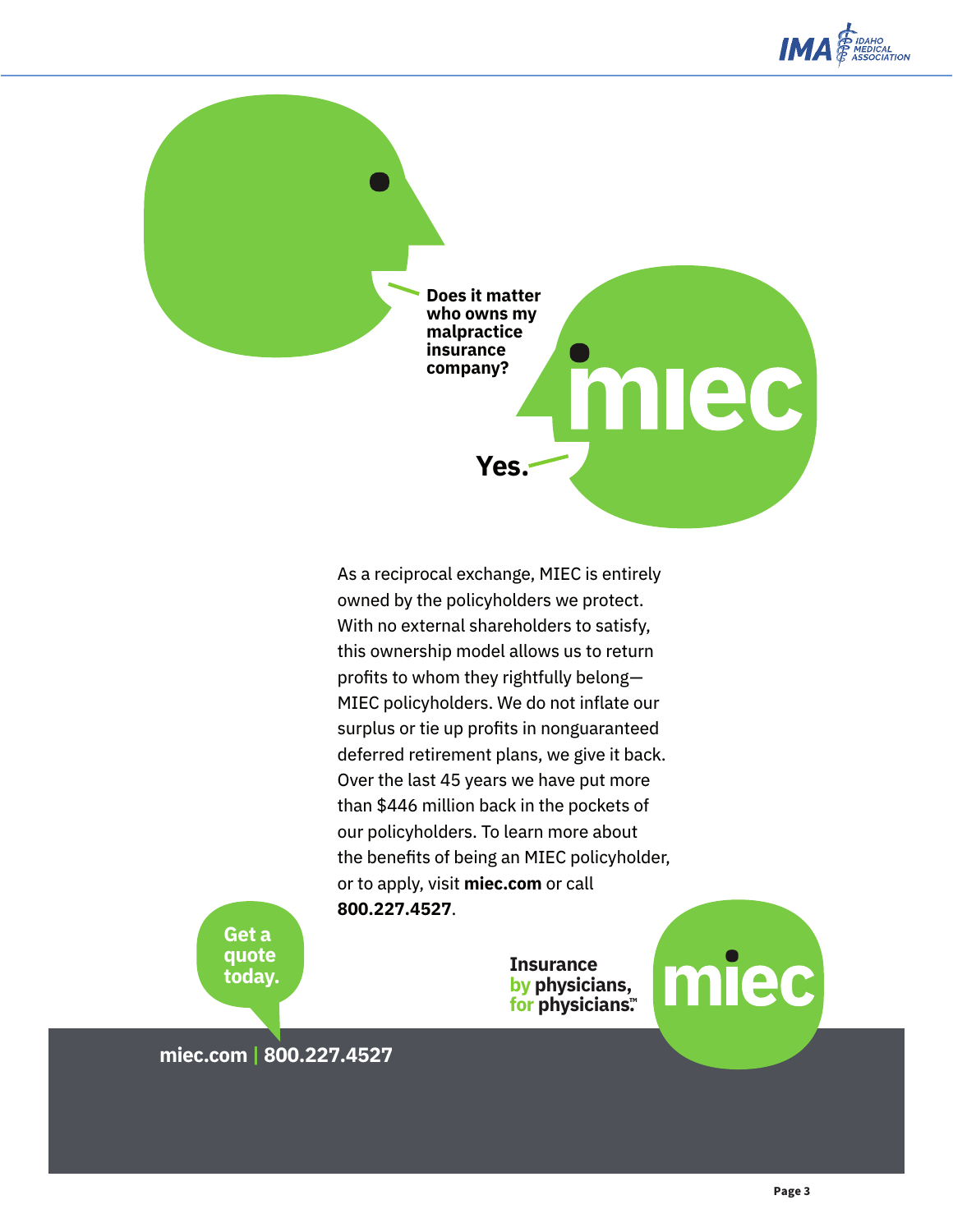

### **Medicaid and CHIP enrollment unwinding messaging tool kit**

Overview from CMS: In March 2020, the Centers for Medicare & Medicaid Services (CMS) temporarily waived certain Medicaid and Children's Health Insurance Program (CHIP) requirements and conditions. The easing of these rules helped prevent people with Medicaid and CHIP in all 50 states from losing their health coverage during the pandemic. However, states will soon be required to restart Medicaid and CHIP eligibility reviews. According to some estimates, when states resume these reviews, up to 15 million people could lose their current Medicaid or CHIP coverage through a process called "unwinding." It is unclear at this point how many Idahoans will be impacted.

CMS will give the states a 60 days' notice prior to the end of the Public Health Emergency (PHE). This will likely be extended to mid-October. This means that the "start date" for states to begin Medicaid redeterminations would potentially be mid-August. Regular annual redeterminations are ongoing, and if someone is under "protected" Medicaid, they will not lose it while the PHE is in effect. Note on telehealth: The current telehealth rules will extend for 151 days post-PHE, so if the PHE ends in October, these rules will extend through mid-March.

#### There are two phases to prepare for:

**Phase 1:** Prepare for the renewal process and educate Medicaid and CHIP enrollees about the upcoming changes.

• Timeframe: Now until the end of the PHE announcement

**Phase 2:** When CMS gives Medicaid the notice of the PHE ending, clinics will need to message to Medicaid and CHIP beneficiaries of the necessary steps to renew coverage, and transition to other coverage if they're no longer eligible for Medicaid or CHIP. Watch for more information on this phase in the future.

#### **Key messaging patients need to know - PHASE 1:**

1. Important changes are coming to your Medicaid or CHIP eligibility – If you or a family member has health coverage through Idaho Medicaid or the Children's Health Insurance Plan there is important steps you will soon need to take. During the Covid-19 pandemic, federal rules were put into place that ensured no one would be disenrolled from Medicaid or CHIP. Once the Biden Administration announces the end of the pandemic states will review eligibility for program participants.

2. What does this mean for me? This means that once the White House announces that the Public Health Emergency is over, you or a family member may be disenrolled from Medicaid or CHIP if you don't complete a redetermination. Idaho's Department of Health and Welfare (DHW) will contact you if a redetermination is needed. However, if you no longer are eligible to receive Medicaid, you could qualify for health plans through Your Health Idaho which would help pay for the cost.

3. What should I do next? When the announcement is made, DHW will send out notices with instructions to all families who need to complete a redetermination. Sometimes DHW can make a benefit determination without talking to you. It is important to double check that DHW made the correct redetermination process for you. If you believe you are still eligible for benefits, please contact DHW.

• Update your contact information – Make sure **https://idalink.idaho.gov/** has your current mailing address, phone number, email, or other contact information. This way, they'll be able to contact you about your Medicaid or CHIP coverage.

4. This process will not take place until the Biden Administration announces the end of the Public Health Emergency. This is different than Idaho announcing the end of the STATE public health emergency. The rules tied to Medicaid coverage during the pandemic are from the federal government, so only an announcement from the White House will start this redetermination process. Watch for more information coming as it becomes available.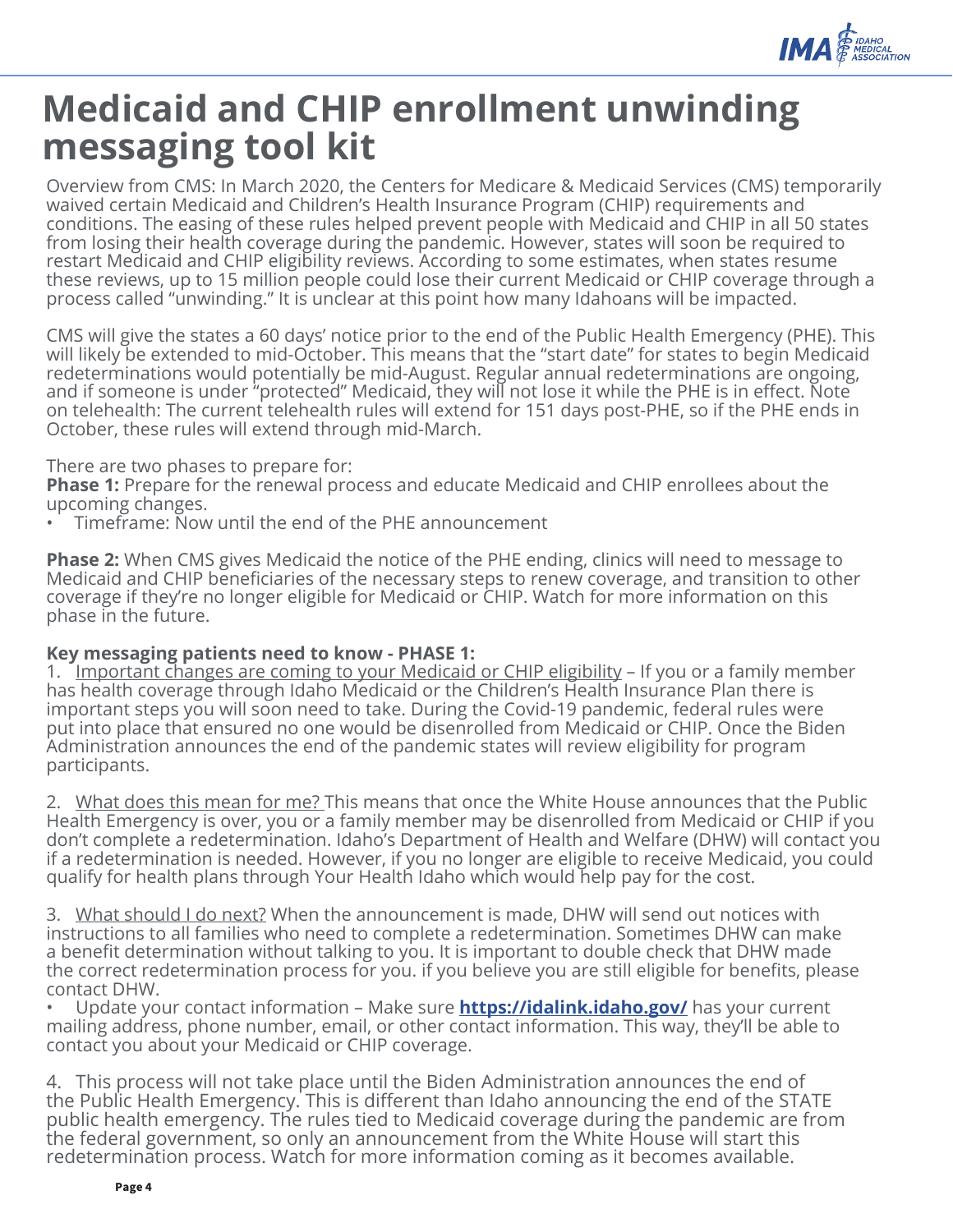



At Idaho Central Credit Union, we understand how healthcare professionals work, especially when it comes to user-friendly online banking. You can rely on us to be your business banking experts. At Idaho Central Credit Union, you're a partner.

Welcome to Business Unusual. We're here to help you plan your future, manage your cash flow, and grow your business with a full suite of business services, including:

- Business Checking, Loans, and Cash Management Services
- Online Banking and Business Bill Pay
- Commercial Real Estate and more

Visit iccu.com for more information.

#### **IDAHO'S #1 SBA LENDER FOR 2021\***



### **American Medical Association resources**

#### **Private Practice Learning Collaborative: E/M Documentation Burden Reduction**

The American Medical Association (AMA) has launched a new learning collaborative opportunity for private practice physicians designed to help implement actionable changes that can quickly increase their practice's efficiency. Each eight-week session in the Private Practice Simple Solutions series will focus on a single topic. Physicians will be able to access a pre-recorded didactic presentation and a discussion board (NOTE: the discussion board requires individual registration to access this closed community). The discussion board runs throughout the entirety of the eight weeks, offering opportunities to interact with fellow cohort members and ask questions of subject matter experts who oversee the sessions. A second prerecorded presentation will follow the first, focusing on the common obstacles or questions identified on the discussion board. The first session, which provides insights on using the AMA STEPS Forward® E/M Documentation Burden Reduction Toolkit as a guide, will be released on July 7. The second recording will be released on Aug. 16. https://www.ama-assn.org/practice-management/ private-practices/ama-private-practice-simplesolutions

#### **Accelerating Behavioral Health Integration Through Telehealth**

The AMA is hosting an interactive session on accelerating behavioral health integration through telehealth on June 21. Participants will learn about the opportunities and challenges of incorporating technology to advance more coordinated and equitable behavioral health care, as well as practical solutions stakeholders across the health care ecosystem can pursue to advance digitally enabled BHI. The session will feature experts from Penn Medicine and the Department of Veteran Affairs, who will discuss their BHI models, how digital tools have been incorporated, and the comprehensive value it has generated. https://www.ama-assn.org/practice-management/ digital/accelerating-behavioral-health-integration-

through-telehealth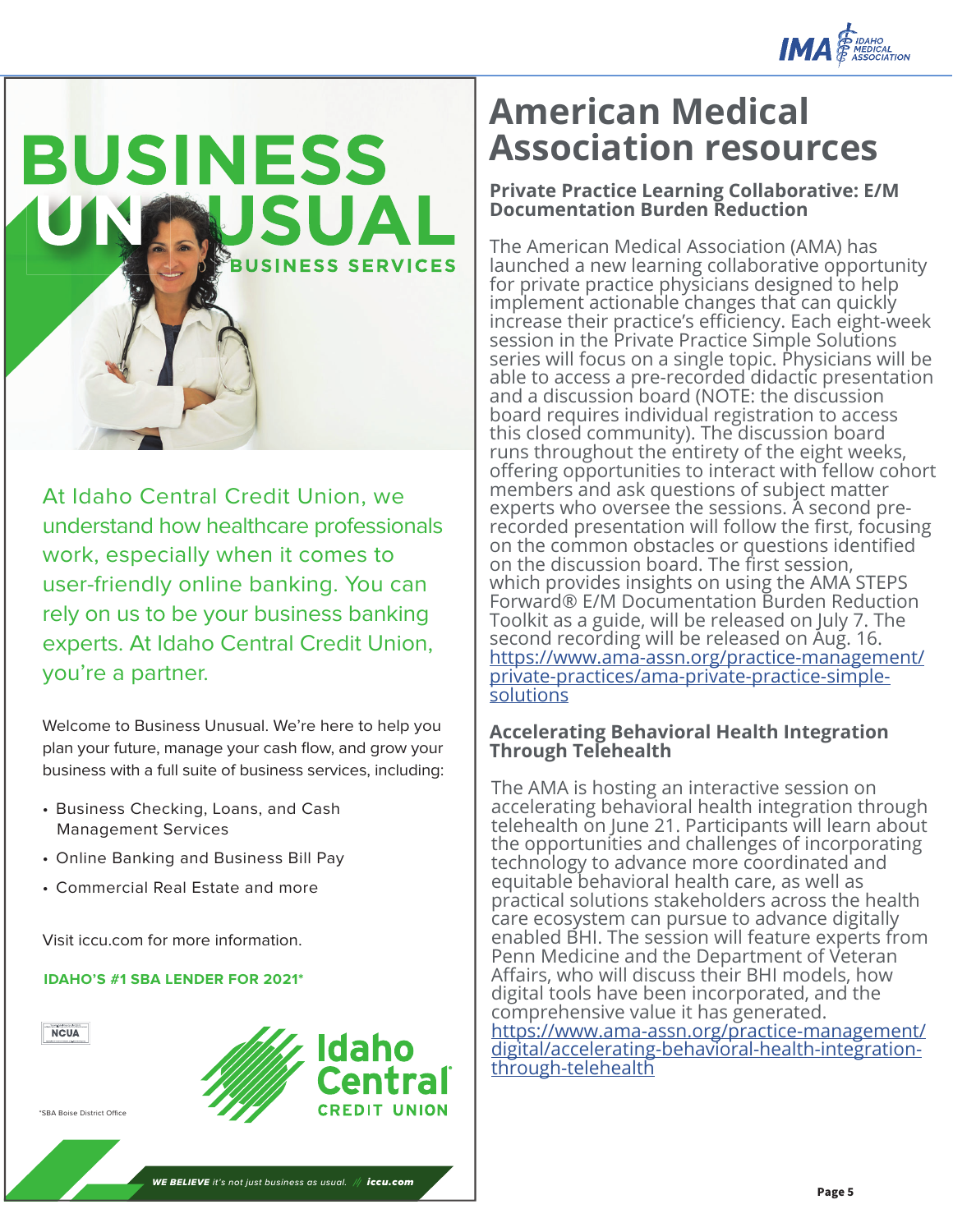

### **IMA Education Webinar Series**

**Challenges & Changes: TCM, CCM, ACP, PCM Coding Rules Gill Compliance Solutions (1 CEU)**

#### **Wednesday, August 17, 2022, 12:15 – 1:15 pm (MST)**

Register today to join IMA reimbursement consultant Nicole Benson, Gill Compliance Solutions on August 17, 2022. Don't miss this valuable and informative webinar! This webinar will be presented via Zoom, dial-in instructions as well as any presentation materials will be emailed to you the day before the webinar. A registration form is available at **idmed.org**. Questions? Contact the IMA at 208-344-7888 or **rebecca@idmed.org**

### **Pre-order the 2022 IMA Directory of Idaho Physicians today!**

Pre-order your complimentary copy of the 2022 IMA Directory of Idaho Physicians!

IMA is happy to provide the Directory as a free IMA membership benefit; you can also order additional copies for a discounted price of \$40. Copies for non-member cost \$125.

The Directory provides the office address and telephone number of every physician currently practicing in Idaho.

This comprehensive physician reference also features listings by location of practice and specialty, plus a directory of Idaho hospitals. This valuable information isn't available anywhere else.

Order will be shipped soon! To pre-order your 2022 Directory today, visit: **bit.ly/IMA2022directory**

### **Parenting as a physician: It takes a lot of patience**

Finding work-life balance during the COVID-19 pandemic has required parents to constantly recalibrate, shifting the demands of parenting to meet the needs of their employers. Burnout rates remain particularly high among physicians, and those who also take on the responsibilities of caring for their children face a unique set of challenges. This panel discussion webinar at noon on June 21 features multiple physician parents and will provide tips on how to set limits, balancing family life as a physician, simply finding the time, and best practices for managing family activities. **https://bit.ly/STEPS-062122**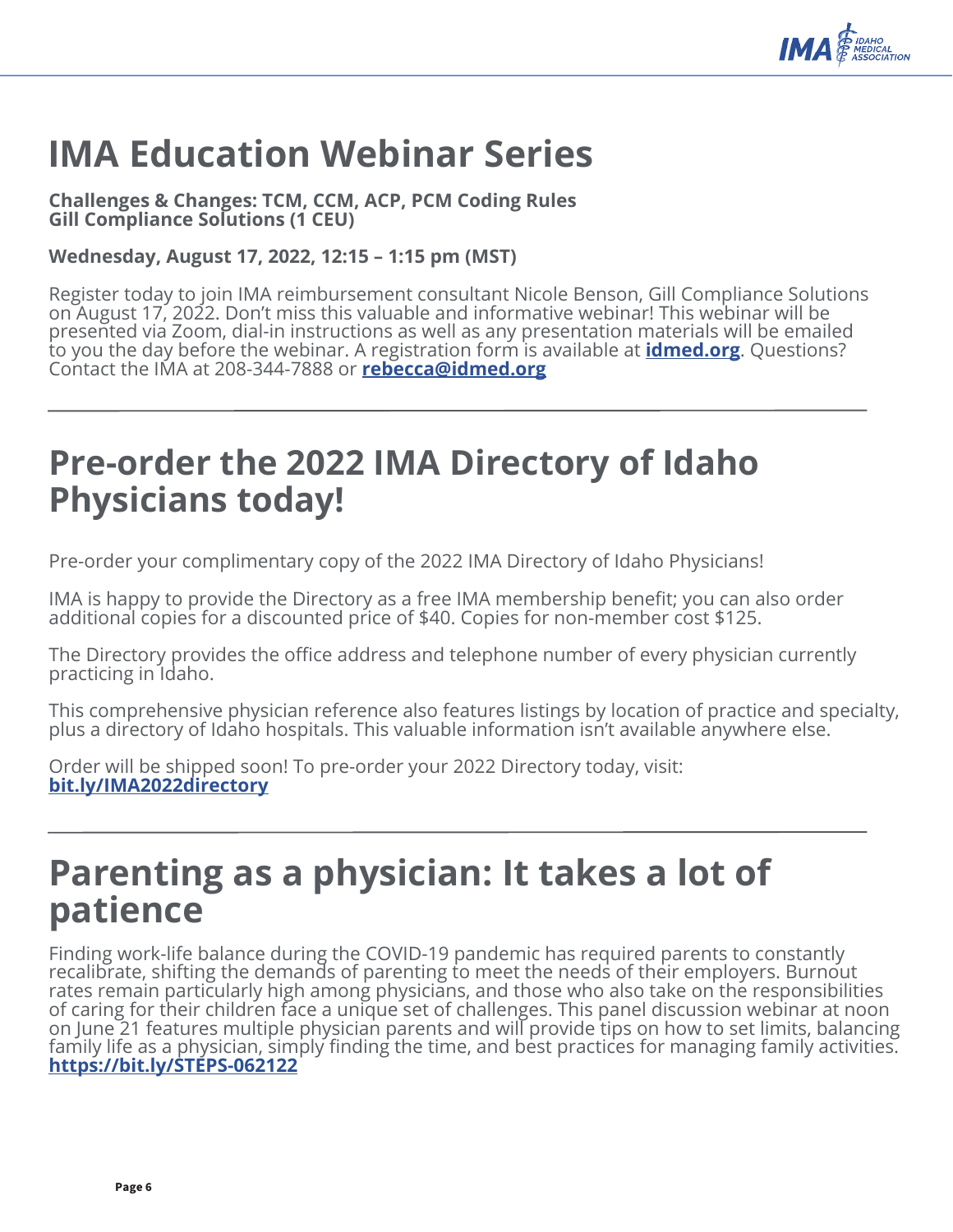

## **Medical Practice Opportunities**

### **Volunteers for Pocatello Free Clinic**

Non-profit Pocatello Free Clinic needs volunteer providers (physician, PA<br>or APRN) to help provide primary care for low-income patients with no<br>Medicaid, Medicare or insurance. The clinic is usually staffed by a parttime MD and PA but we need some help for summer coverage. Volunteers could do a 3-4 hour shift once a month or quarter, or other arrangements are possible. If questions/interest, please contact Medical Director Georgia Milan, MD **gmilan8688@gmail.com** 406-493-7562 or Cindy Bunde, PA **cbunde@pocatellofreeclinic.com** 208-251-1447.

### **Centurion Health Site Medical Director**

Healthcare beyond patient care, healthcare for humanity. Centurion Health is proud to be the new provider of healthcare services to the Idaho Department of Correction. We are seeking a Site Medical Director for the following opportunity:

• Idaho Maximum Security Institution- Kuna, ID- Part-time

Help us change lives- one patient at a time. Contact Natelie Blasius to learn more: **natelie@teamcenturion.com** 928.249.1930

**To place a Medical Practice Opportunities Classified Advertisement, please contact the IMA at 208-344-7888 or by email at rebecca@idmed.org.**